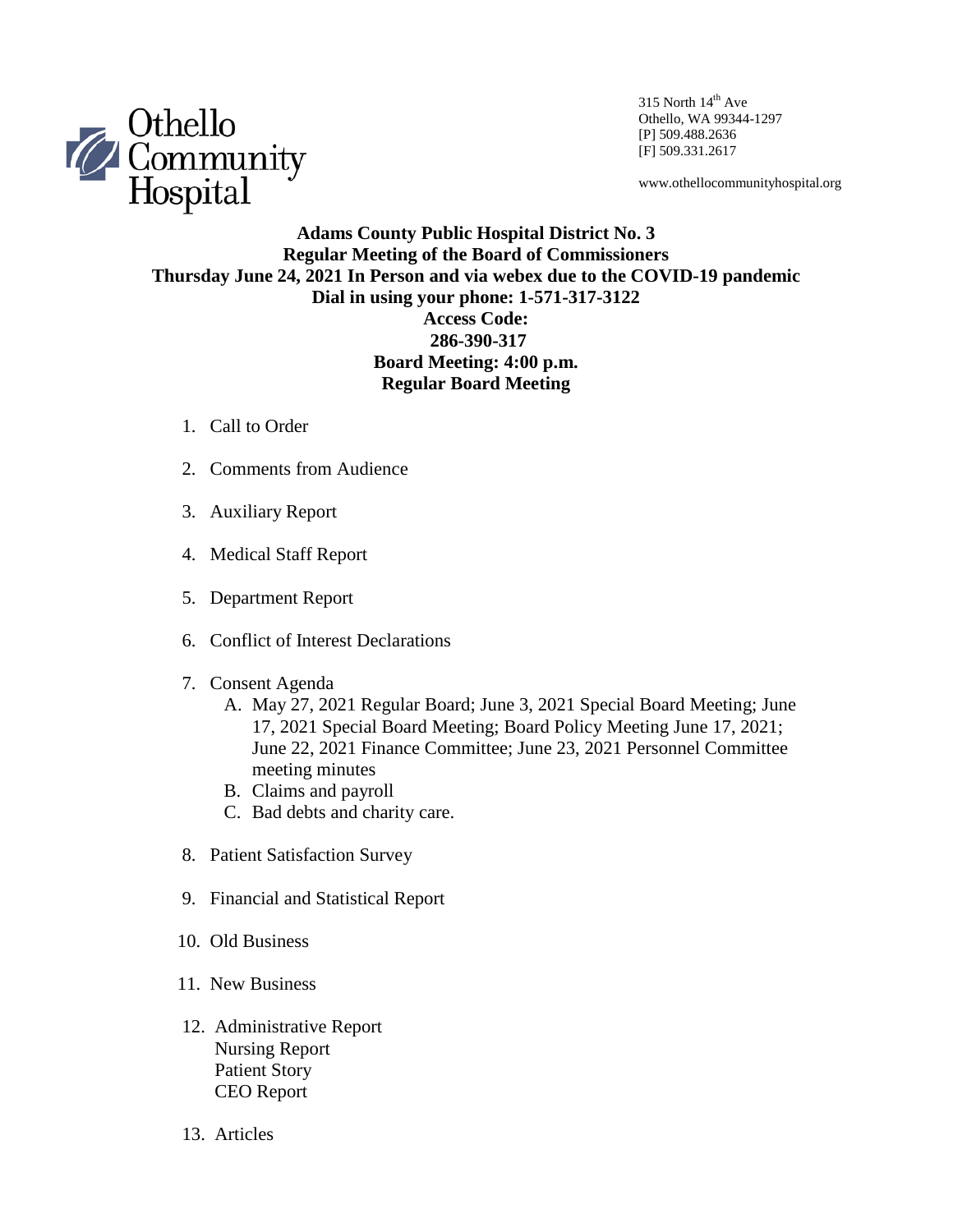## 14. Process Feedback

 15**.** Executive Session: The Board will meet in closed Executive Session per: 1) RCW 70.44.062(2) whereby all meetings, proceedings, and deliberations of a quality improvement committee established under RCW 4.24.250, 43.70.510, or 70.41.200 and all meetings, proceedings, and deliberations of the board of commissioners, its staff or agents, to review the report or the activities of a quality improvement committee established under RCW 4.24.250, 43.70.510, or 70.41.200 may, at the discretion of the quality improvement committee or the board of commissioners, be confidential and may be conducted in executive session. Any review conducted by the board of commissioners or quality improvement committee, or their staffs or agents, shall be subject to the same protections, limitations, and exemptions that apply to quality improvement activities under RCW 4.24.240, 4.24.250, 43.70.510, and 70.41.200. However, any final action of the board of commissioners on the report of the quality improvement committee shall be done in public session; The Executive Session is expected to last 1 hour.

16. Adjournment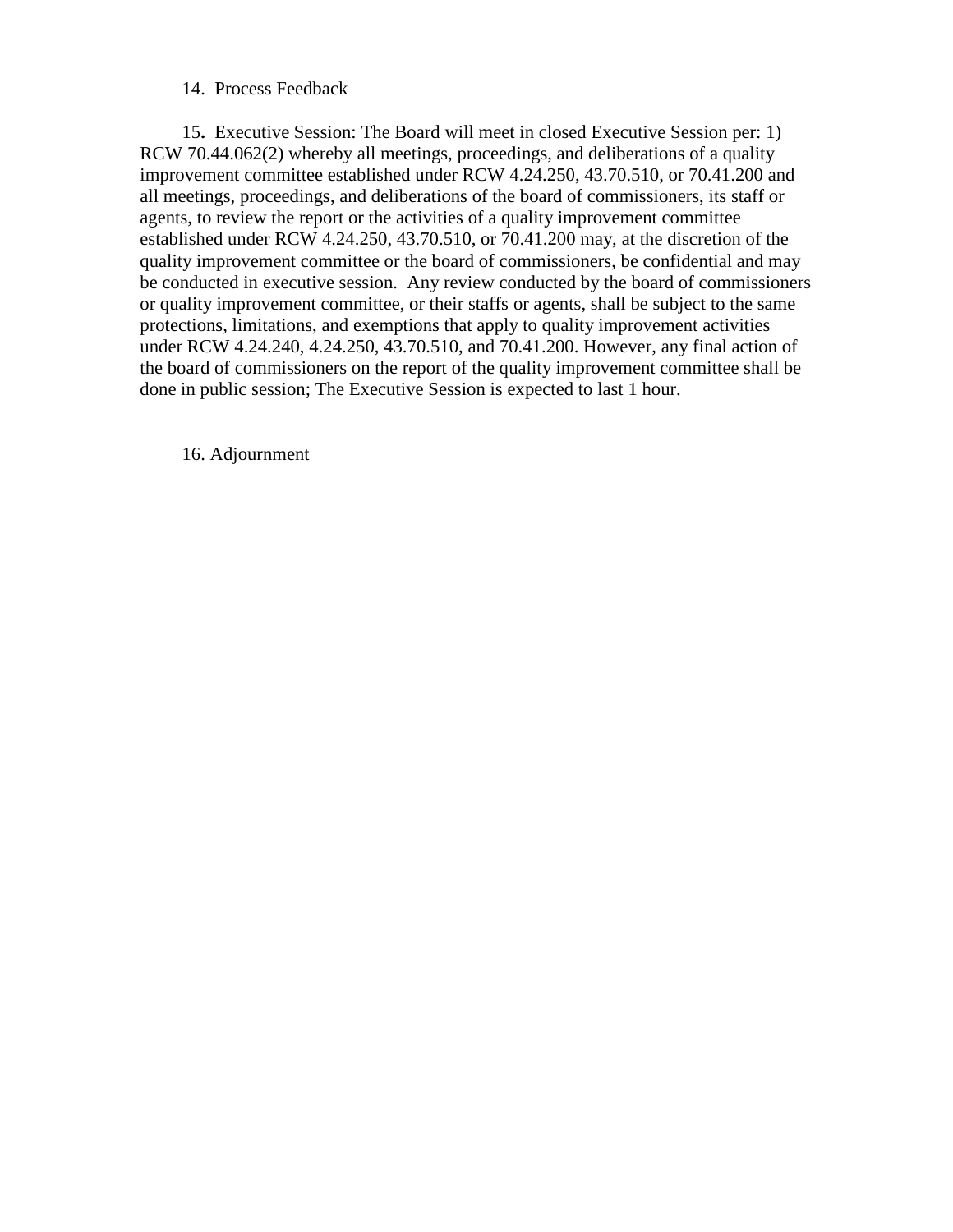

315 North 14th Ave Othello, WA 99344-1297 [P] 509.488.2636 [F] 509.331.2617

www.othellocommunityhospital.org

## **Adams County Public Hospital District No. 3 Board of Commissioners Meeting Minutes** Thursday June 24, 2021 In Person and via webex due to the COVID-19 pandemic https://www.gotomeet.me/MaryGarza1/board-meeting Dial in using your phone: 1-571-317-3122 **Access Code:** 286-390-317 **Regular Board Meeting**

Call to Order: President McCullough called the meeting to order at 4:00 p.m. President McCullough announced that the meeting is being recorded. President McCullough asked if everyone could hear her. All present acknowledged they could hear her.

Present: President McCullough asked for a roll call for Commissioners present. All were present. Shirley McCullough, Bob Carlson, Gayle Bohannan, Sue Long-Hosek, and Lynda Bowers

Others Present: Connie Agenbroad, Mindy Gonzalez, Mark Bunch, Mary Garza, and Tina Bernsen

**Comments from Audience: None** 

Auxiliary Report: Mary Garza reported that the Auxiliary met on June 15, 2021 via Zoom. Letter and flyers have been mailed out to Vendors, Auxiliary and Board Members. The Traeger BBQ has been set outside Mary's office for raffle tickets to be purchased. As of June 24, 2021 there is \$2,600.00 donated in sponsorship. The next Auxiliary meeting is July 13, 2021 via Zoom.

**Medical Staff: None** 

**Department Report: None** 

Conflict of Interest Declarations: President McCullough asked for a roll call on conflict of interest. All stated they did not have a conflict of interest.

Approval Consent Agenda: Bob Carlson made a motion to approve the Consent Agenda comprised of the; 1) May 27, 2021 Regular Board Meeting; June 3, 2021 Special Board Meeting; June 3, 2021 Board Policy Committee; June 17 17, 2021 Special Board Meeting; June 17, 2021 Board Policy Committee; June 22, 2021 Finance Committee; and June 23, 2021 Personnel Committee Minutes. 2) Claims, Payroll, Payroll taxes, and Auxiliary in the amount of \$1,612,715.93. 3) Bad Debts and Charity in the amount of \$82,412.50 and \$15,799.15 respectively. Gayle Bohannan seconded the motion. President McCullough asked for a roll call for approval. The motion passed unanimously.

## **Patient Satisfaction Survey: None**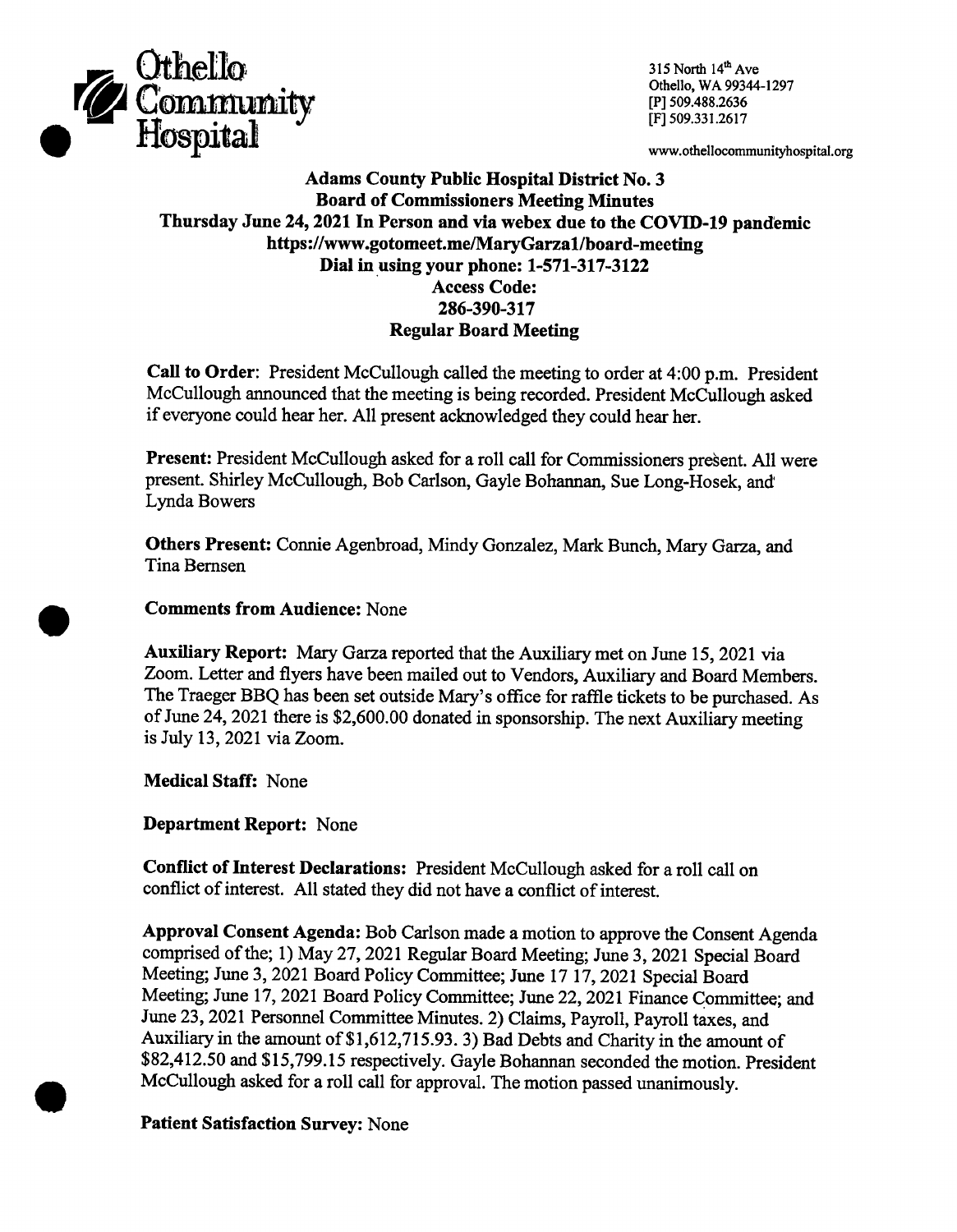Financial Report: Mark Bunch reported that last month's report for Payables, Payroll, Payroll Taxes and Auxiliary there was a typographic error in the Payroll portion was listed as 438,152.62 it should have been 468,152.62. The total approved by the Board for Payable, Payroll, Payroll taxes and Auxiliary was correct.

For the month ending, May, 2021, OCH incurred an operating loss (including approximately \$47,058 in disproportionate share; \$75,990 in hospital levy; \$47,196 in EMS levy) in the amount of \$176,738 with investment gain of \$18,947 for a total net loss of \$157,791; year-to-date operating loss (including approximately \$253,292 in disproportionate share; \$379,951 in hospital levy; \$235,984 in EMS levy) was \$1,786,290 with investment gain of \$86,365 for a year-to-date net loss of \$1,699,925.

President McCullough asked for a roll call if any of the Commissioners had a question for Mark Bunch. All stated no.

**Old Business: None** 

**New Business: None** 

Nursing Report: Tina Bernsen reported for May 2021, there were four (4) admission restriction(s). The first restriction was for nine (9) hours with no transfers, the second restriction was for nine (9) hours with one (1) admission and no transfers, the third restriction was for ten (10) hours with no transfers, and the fourth restriction was for 8 hours with one (1) transfer to a higher level of care. All restrictions were due to patient acuity and active laboring patients

There was no patient story presented.

CEO Report: Connie Agenbroad reported that the Workplace Violence Liability application has been completed. The hospital is waiting for final binding from Parker, Smith & Feek.

Connie Agenbroad reviewed the proposed revision to Board Policy PTO/EIB Paid Time Off Extended Illness Benefit (BP-036) concerning PTO Buy Out. The Board Policy Committee recommends approval for revision to Board Policy PTO/EIB Paid Time Off Extended Illness Benefit (BP-036) to include PTO Buy Out. Lynda Bowers made a motion to approve revision to Board Policy PTO/EIB Paid Time Off Extended Illness Benefit (BP-036) to include PTO Buy Out. Sue Long Hosek seconded the motion. The motion passed with four votes in favor and one abstention by Bob Carlson.

Connie Agenbroad reported that Docs Who Care will make their final visit on Thursday July 22, 2021 and Connie Agenbroad invited them to attend the Board Meeting. The plans are for Docs Who Care to meet with the ER staff for any questions that the ER staff might have.

Connie Agenbroad reported that Dr. Brzezny, Adams County Health Director has stated that if you have been fully vaccinated you do not have to wear a mask when out in public. Healthcare facilities are still required to mandate wearing of masks by staff, visitors, and patients per CDC and Washington Department of Health.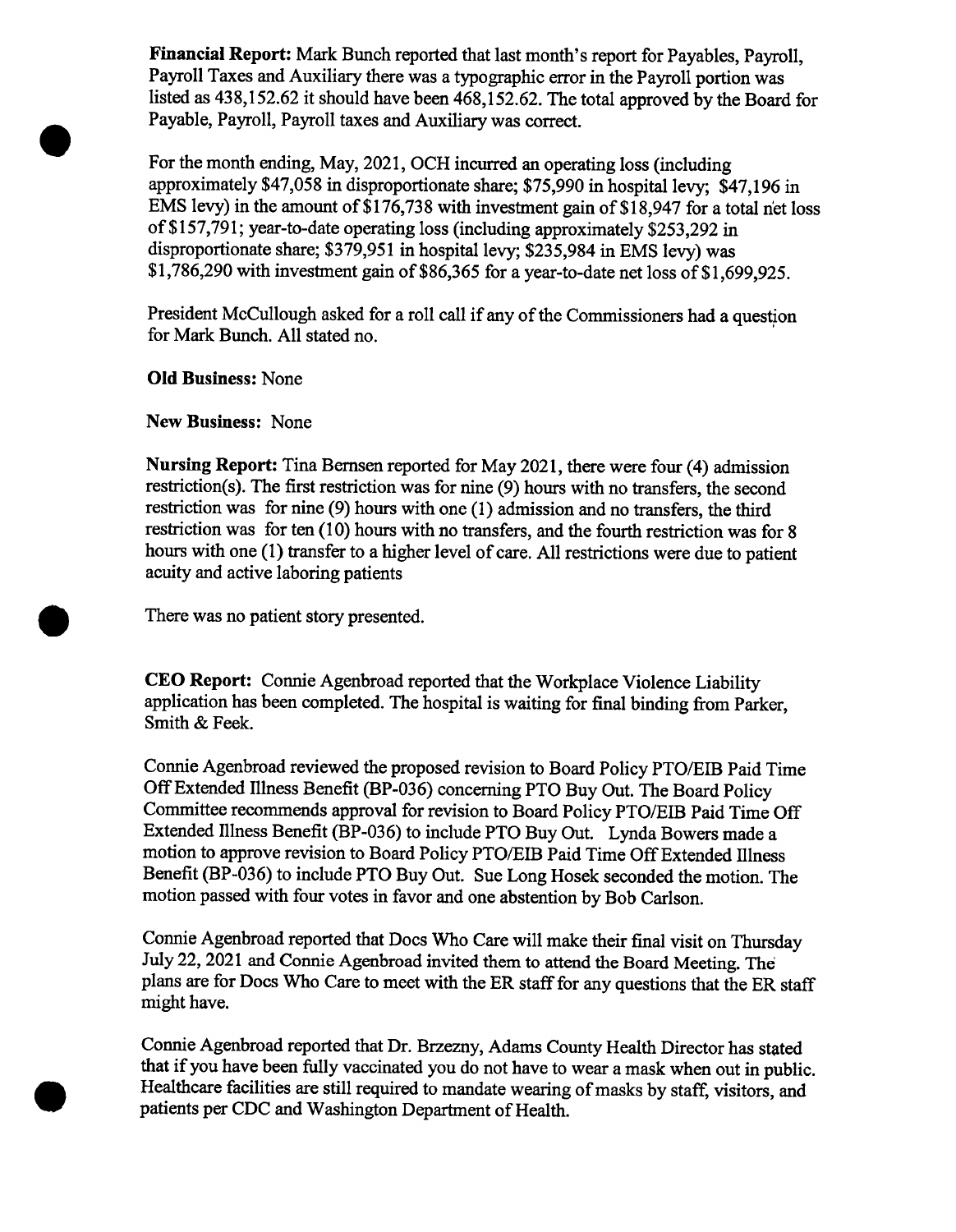Connie Agenbroad gave an update on the status of Covid-19 from Adams County Health Department dated 6/23/2021. There were 5 new positives all were in Othello. Total positive cases 2,260, total recovered cases 2,033, current active cases 22, hospitalizations 0, total deaths 24, total tests conducted 12,502, total negative 9,812, pending test results 63, and for the last 14 days 33 positives. Running totals Othello 2,030, recovered 1,860. Ritzville 162, recovered 156, Lind 40, recovered 35, Washtunca 10, recovered 9, Hatton 16, recovered 16, and Benge 2, recovered 2.Age groups are; under 19: 436, 20-39: 831, 40-59: 641, 60-79: 292, and 80 and over 60. Gender: Male 1,111, and Female: 1,149. According to the Department of Health's website: Adams County has given 17,626 vaccines, statewide doses delivered to providers 7,176,682, doses delivered to Long term care 186,030, and doses delivered to Federal partnership programs 2,555,190. Percentage of doses given 89.5%. For Adams county with a population of 20,450, 38.2% of the population have initiated vaccines, 33.80% of the population are fully vaccinated, 49.80% of the population 16 and over have initiated vaccines, 50.50% population initiating vaccine 12 and over, and population fully vaccinated 44.70%.

For Othello Community Hospital from 3/5/2020 through 6/23/2021, the hospital has tested 1,421 with 186 being positive, and 1,235 negative. The very first positive case was on 3/5/2020 in the Emergency room. The first inpatient that was positive was on 3/17/2020. Between inpatients, observation and Emergency room the hospital has treated 324 positive patients. Inpatients discharged home were 42, Observation patients discharged home were 2, and Emergency Room patients were 274. Inpatients that were transferred were 4, Observation patients were 2, and Emergency Room patients were 55. Deaths in Emergency Room were 2.

Connie Agenbroad reminded the Commissioner that on Tuesday June 29, 2021 the upcoming webinar presented by WSHA and AWHPD on CEO and Board Workshop runs from  $9:00$  am until  $1:00$  pm.

Articles: The Board reviewed articles regarding. "Law Enforcement and Correctional Officers-Permissible Uses of Force", from 67<sup>th</sup> Legislature 2021 Regular Session House Bill 1310, July 25, 2021; "Increased Department of Health Oversight and Enforcement Abilities of Acute Care Hospitals " from WSHA Bulletin, June 15, 2021; "Closed Captioning Requirements for Televisions in Public Places of Accommodation" from WSHA Bulletin, June 14, 2021; "Long-Term Care Act" from Parker, Smith & Feek, June 17, 2021; "Thank you - Mid Columbia Dairy Women First Baby of June"

Process Feedback: President McCullough asked for a roll call if any of the Commissioners had any feedback. All stated no.

Executive Session: President McCullough announced that the Board will meet in Executive Session per: 1) RCW 70.44.062(2) to review and discuss quality improvement activities. Any final action of the board of commissioners shall be taken in open session. A complete legal citation of the above may be found in the agenda to this meeting and is available upon request. Executive Session is expected to last one (1) hour.

The Executive Session convened at 5:05 p.m.

Resumption of Open Session: The open session resumed at 6:05 p.m.

Adjournment: The meeting adjourned at 6:05 p.m.